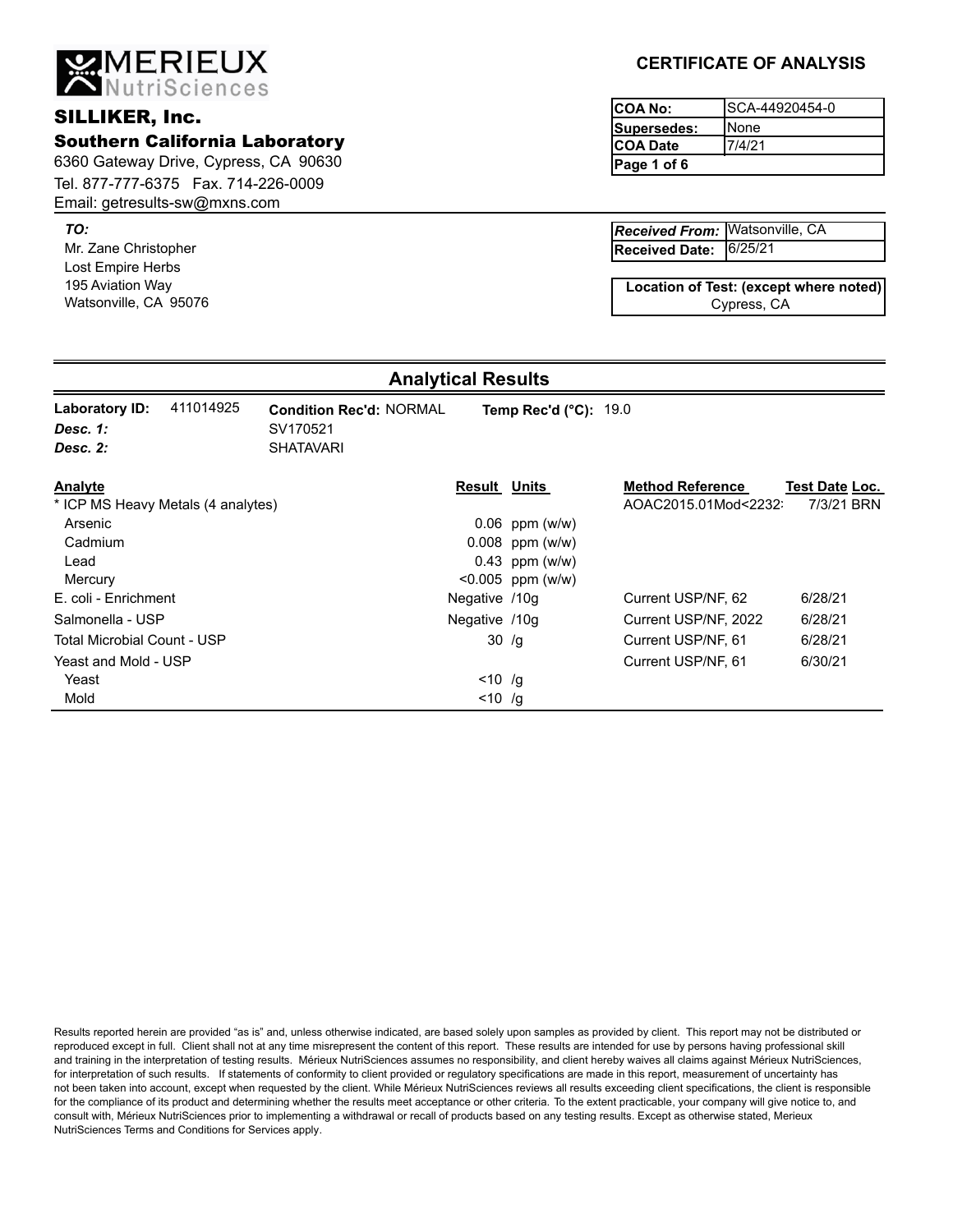Email: getresults-sw@mxns.com

**MERIEUX**<br>ANutriSciences

Mr. Zane Christopher *TO:* Lost Empire Herbs 195 Aviation Way Watsonville, CA 95076

### **CERTIFICATE OF ANALYSIS**

**Page 2 of 6** SCA-44920454-0 None 7/4/21 **Supersedes: COA Date** SILLIKER, Inc. **SILLIKER**, Inc.

> 6/25/21 Watsonville, CA *Received From:* **Received Date:**

Cypress, CA **Location of Test: (except where noted)**

#### **Analytical Results**

| 411014934<br>Laboratory ID:<br>Desc. 1:<br>Desc. 2: | <b>Condition Rec'd: NORMAL</b><br>CM010621<br><b>CORDYCEPS</b> | <b>Temp Rec'd (°C): 19.0</b> |                         |                |
|-----------------------------------------------------|----------------------------------------------------------------|------------------------------|-------------------------|----------------|
| Analyte                                             | Result                                                         | Units                        | <b>Method Reference</b> | Test Date Loc. |
| * ICP MS Heavy Metals (4 analytes)                  |                                                                |                              | AOAC2015.01Mod<2232     | 7/3/21 BRN     |
| Arsenic                                             |                                                                | $0.43$ ppm (w/w)             |                         |                |
| Cadmium                                             |                                                                | $0.196$ ppm (w/w)            |                         |                |
| Lead                                                |                                                                | $0.04$ ppm (w/w)             |                         |                |
| Mercury                                             |                                                                | $< 0.005$ ppm (w/w)          |                         |                |
| E. coli - Enrichment                                | Negative /10g                                                  |                              | Current USP/NF, 62      | 6/28/21        |
| Salmonella - USP                                    | Negative /10g                                                  |                              | Current USP/NF, 2022    | 6/28/21        |
| Total Microbial Count - USP                         |                                                                | 40 $/g$                      | Current USP/NF, 61      | 6/28/21        |
| Yeast and Mold - USP                                |                                                                |                              | Current USP/NF, 61      | 6/30/21        |
| Yeast                                               |                                                                | $< 10$ /g                    |                         |                |
| Mold                                                |                                                                | 40 /g                        |                         |                |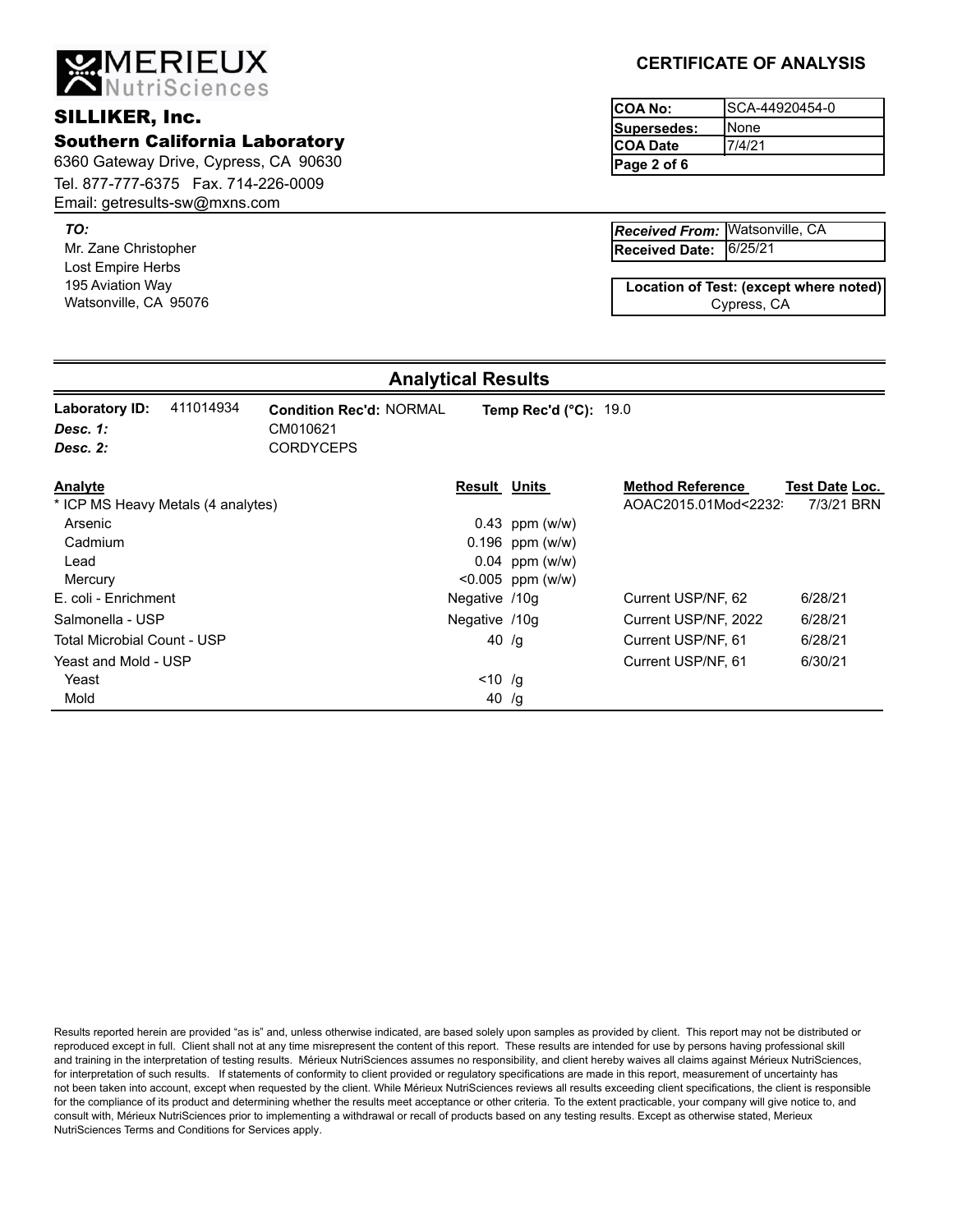Email: getresults-sw@mxns.com

**MERIEUX**<br>ANutriSciences

Mr. Zane Christopher *TO:* Lost Empire Herbs 195 Aviation Way Watsonville, CA 95076

# **CERTIFICATE OF ANALYSIS**

**Page 3 of 6** SCA-44920454-0 None 7/4/21 **Supersedes: COA Date** SILLIKER, Inc. **SILLIKER**, Inc.

> 6/25/21 Watsonville, CA *Received From:* **Received Date:**

Cypress, CA **Location of Test: (except where noted)**

# **Analytical Results**

| 411014936<br>Laboratory ID:<br>Desc. 1:<br>Desc. 2: | <b>Condition Rec'd: NORMAL</b><br>SP010621<br><b>SHILAJIT POWDER</b> | Temp Rec'd $(^{\circ}C)$ : 19.0 |                         |                       |
|-----------------------------------------------------|----------------------------------------------------------------------|---------------------------------|-------------------------|-----------------------|
| Analyte                                             | <b>Result Units</b>                                                  |                                 | <b>Method Reference</b> | <b>Test Date Loc.</b> |
| * ICP MS Heavy Metals (4 analytes)                  |                                                                      |                                 | AOAC2015.01Mod<2232     | 7/3/21 BRN            |
| Arsenic                                             |                                                                      | 1.89 ppm $(w/w)$                |                         |                       |
| Cadmium                                             |                                                                      | $0.028$ ppm (w/w)               |                         |                       |
| Lead                                                |                                                                      | $0.29$ ppm (w/w)                |                         |                       |
| Mercury                                             |                                                                      | $< 0.005$ ppm (w/w)             |                         |                       |
| E. coli - Enrichment                                | Negative /10g                                                        |                                 | Current USP/NF, 62      | 6/28/21               |
| Salmonella - USP                                    | Negative /10g                                                        |                                 | Current USP/NF, 2022    | 6/28/21               |
| Total Microbial Count - USP                         |                                                                      | 50 $/g$                         | Current USP/NF, 61      | 6/28/21               |
| Yeast and Mold - USP                                |                                                                      |                                 | Current USP/NF, 61      | 6/30/21               |
| Yeast                                               | $< 10$ /g                                                            |                                 |                         |                       |
| Mold                                                | $< 10$ /g                                                            |                                 |                         |                       |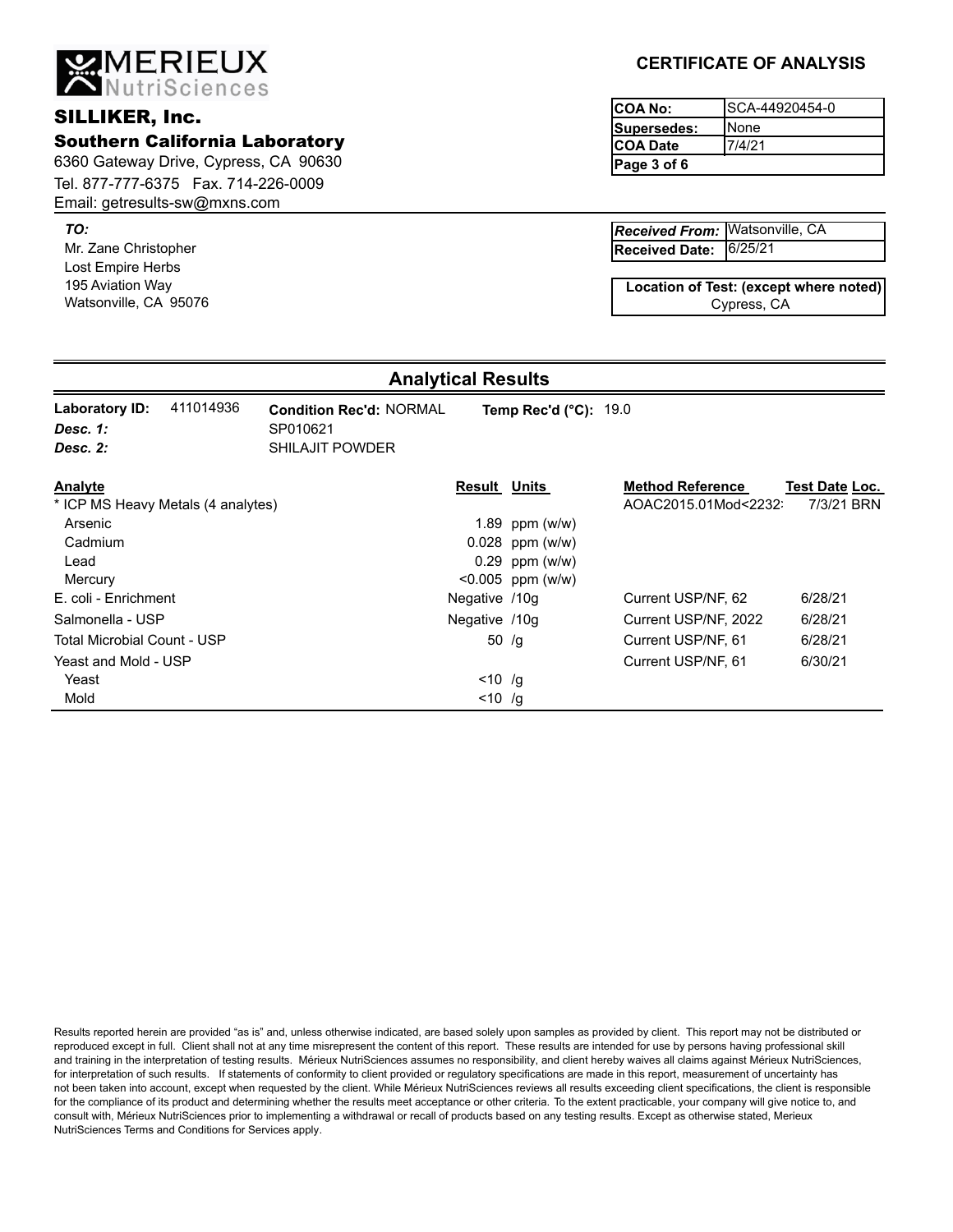Email: getresults-sw@mxns.com

**MERIEUX**<br>ANutriSciences

Mr. Zane Christopher *TO:* Lost Empire Herbs

195 Aviation Way Watsonville, CA 95076

# **CERTIFICATE OF ANALYSIS**

**Page 4 of 6** SCA-44920454-0 None 7/4/21 **Supersedes: COA Date** SILLIKER, Inc. **SILLIKER**, Inc.

> 6/25/21 Watsonville, CA *Received From:* **Received Date:**

Cypress, CA **Location of Test: (except where noted)**

#### **Analytical Results**

| 411014939<br>Laboratory ID:        | <b>Condition Rec'd: NORMAL</b> | Temp Rec'd $(^{\circ}C)$ : 19.0 |                         |                |
|------------------------------------|--------------------------------|---------------------------------|-------------------------|----------------|
| Desc. 1:                           | EL180521                       |                                 |                         |                |
| Desc. 2:                           | <b>ELEUTHERO</b>               |                                 |                         |                |
| Analyte                            |                                | <b>Result Units</b>             | <b>Method Reference</b> | Test Date Loc. |
| * ICP MS Heavy Metals (4 analytes) |                                |                                 | AOAC2015.01Mod<2232     | 7/3/21 BRN     |
| Arsenic                            |                                | $0.17$ ppm (w/w)                |                         |                |
| Cadmium                            |                                | $0.025$ ppm (w/w)               |                         |                |
| Lead                               |                                | $0.07$ ppm (w/w)                |                         |                |
| Mercury                            |                                | $< 0.005$ ppm (w/w)             |                         |                |
| E. coli - Enrichment               | Negative /10g                  |                                 | Current USP/NF, 62      | 6/28/21        |
| Salmonella - USP                   | Negative /10g                  |                                 | Current USP/NF, 2022    | 6/28/21        |
| Total Microbial Count - USP        |                                | 50 $/g$                         | Current USP/NF, 61      | 6/28/21        |
| Yeast and Mold - USP               |                                |                                 | Current USP/NF, 61      | 6/30/21        |
| Yeast                              |                                | $< 10$ /g                       |                         |                |
| Mold                               |                                | $< 10$ /g                       |                         |                |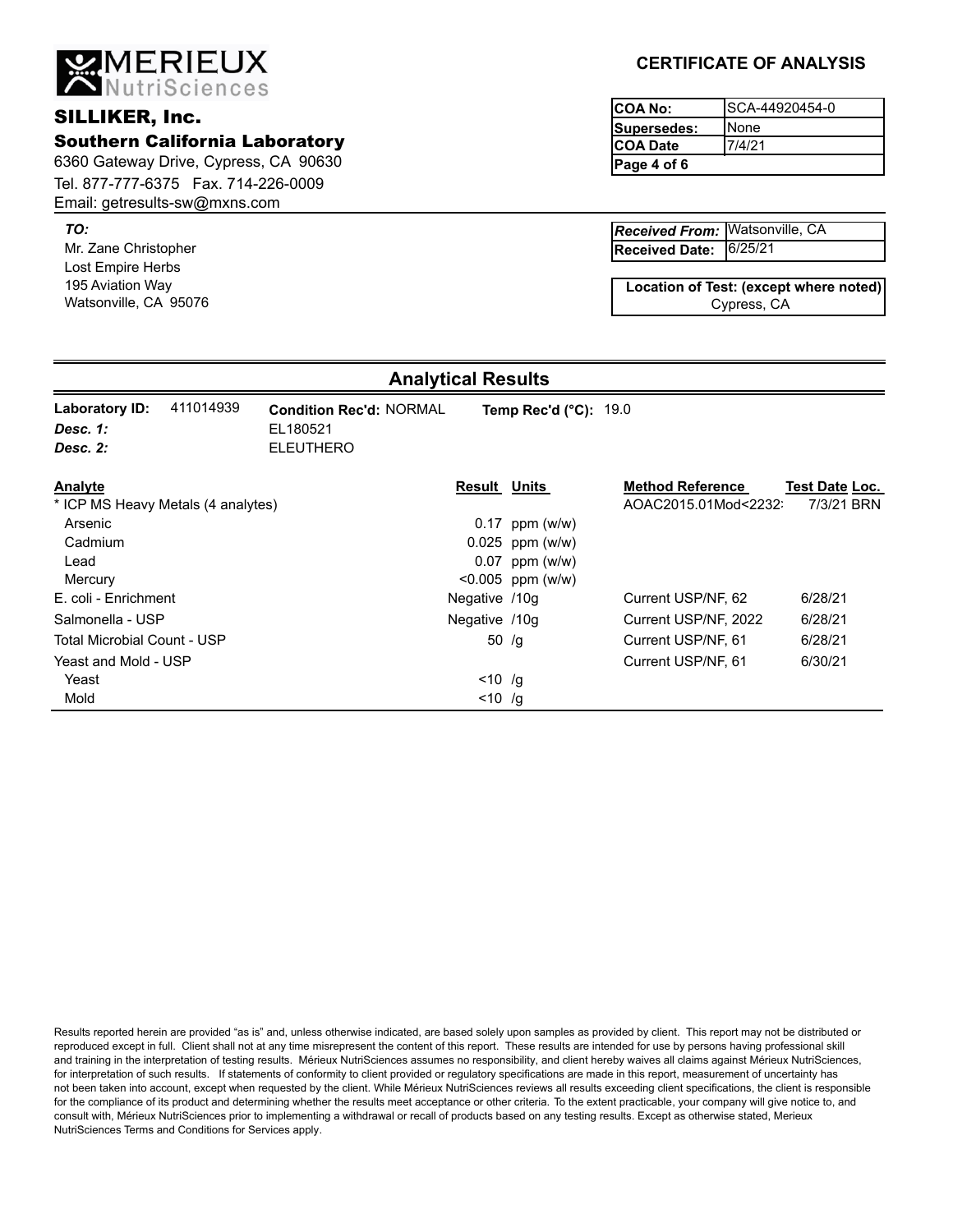Email: getresults-sw@mxns.com

**MERIEUX**<br>ANutriSciences

Mr. Zane Christopher *TO:* Lost Empire Herbs 195 Aviation Way Watsonville, CA 95076

# **CERTIFICATE OF ANALYSIS**

**Page 5 of 6** SCA-44920454-0 None 7/4/21 **Supersedes: COA Date** SILLIKER, Inc. **SILLIKER**, Inc.

> 6/25/21 Watsonville, CA *Received From:* **Received Date:**

Cypress, CA **Location of Test: (except where noted)**

# **Analytical Results**

| 411014944<br>Laboratory ID:<br>Desc. 1:<br>Desc. 2: | <b>Condition Rec'd: NORMAL</b><br>PL210521<br><b>PEARL POWDER</b> | Temp Rec'd $(^{\circ}C)$ : 19.0 |                         |                       |  |
|-----------------------------------------------------|-------------------------------------------------------------------|---------------------------------|-------------------------|-----------------------|--|
| Analyte                                             |                                                                   | <b>Result Units</b>             | <b>Method Reference</b> | <b>Test Date Loc.</b> |  |
| * ICP MS Heavy Metals (4 analytes)                  |                                                                   |                                 | AOAC2015.01Mod<2232     | 7/3/21 BRN            |  |
| Arsenic                                             |                                                                   | $0.01$ ppm (w/w)                |                         |                       |  |
| Cadmium                                             |                                                                   | $0.004$ ppm (w/w)               |                         |                       |  |
| Lead                                                |                                                                   | $0.01$ ppm (w/w)                |                         |                       |  |
| Mercury                                             |                                                                   | $< 0.005$ ppm (w/w)             |                         |                       |  |
| E. coli - Enrichment                                |                                                                   | Negative /10g                   | Current USP/NF, 62      | 6/28/21               |  |
| Salmonella - USP                                    |                                                                   | Negative /10g                   | Current USP/NF, 2022    | 6/28/21               |  |
| <b>Total Microbial Count - USP</b>                  |                                                                   | $< 10$ /g                       | Current USP/NF, 61      | 6/28/21               |  |
| Yeast and Mold - USP                                |                                                                   |                                 | Current USP/NF, 61      | 6/30/21               |  |
| Yeast                                               |                                                                   | $< 10$ /g                       |                         |                       |  |
| Mold                                                |                                                                   | $< 10$ /g                       |                         |                       |  |